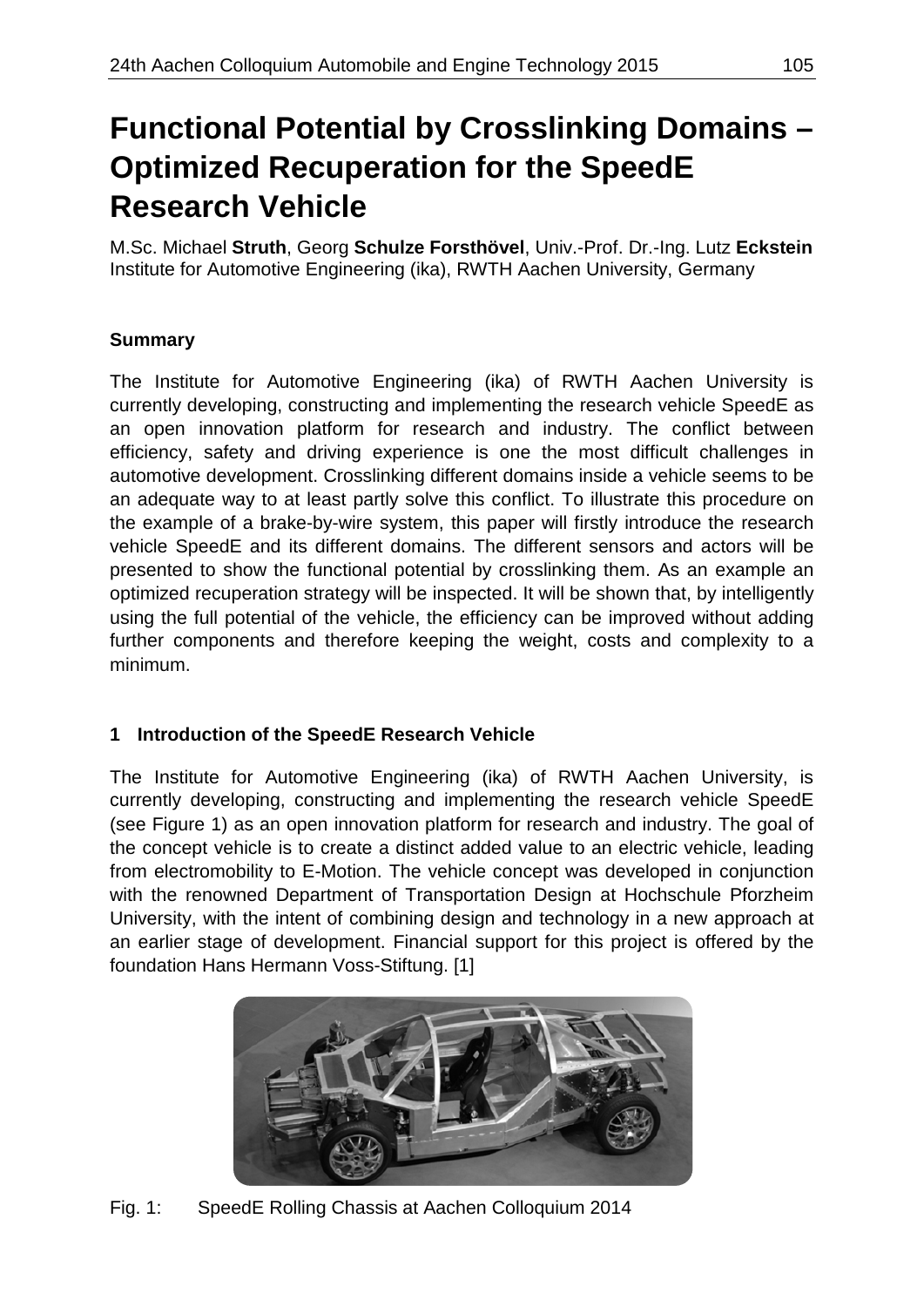SpeedE is an all-electric vehicle that features drive-by-wire, brake-by-wire and wheel individual steer-by-wire functionalities. The Body is designed as an extremely stiff aluminum space frame structure developed in house. The structure of the spaceframe is validated by numerical analysis throughout the complete development process in order to ensure body stiffness at sportscar level and excellent structural performance even in harsh crash load cases. The driver's seat is located in central position; additionally two rear passenger seats can be integrated.

The whole project was started mid 2011, some of the key milestones are listed in Figure 2.



Fig. 2: SpeedE Development Timeline

Instead of a conventional steering wheel, control of the vehicle can be achieved via the use of two sidesticks as depicted in Figure 3. The sidesticks are mounted stationary. The driver can adjust his seat as well as the pedals in order to achieve a comfortable driving position. Besides the new control system by using active sidesticks new interior design possibilities are created. The front axle's steer-by-wire system is not only able to steer each wheel individually, but also to achieve steering angles of up to 90°. The central core of the steering system is made up of two electric motors in combination with harmonic drive reduction gears integrated in the upper control arms of a double wishbone suspension, which is accompanied by a replacement of the outer ball joints of the upper control arm by cardan joints and an elimination of the tie rods. Using an electric rear axle with twin motors, torque vectoring is possible. This allows outstanding maneuvering possibilities. A turning circle with the rear, inside wheel set as the center of rotation can be achieved. [2].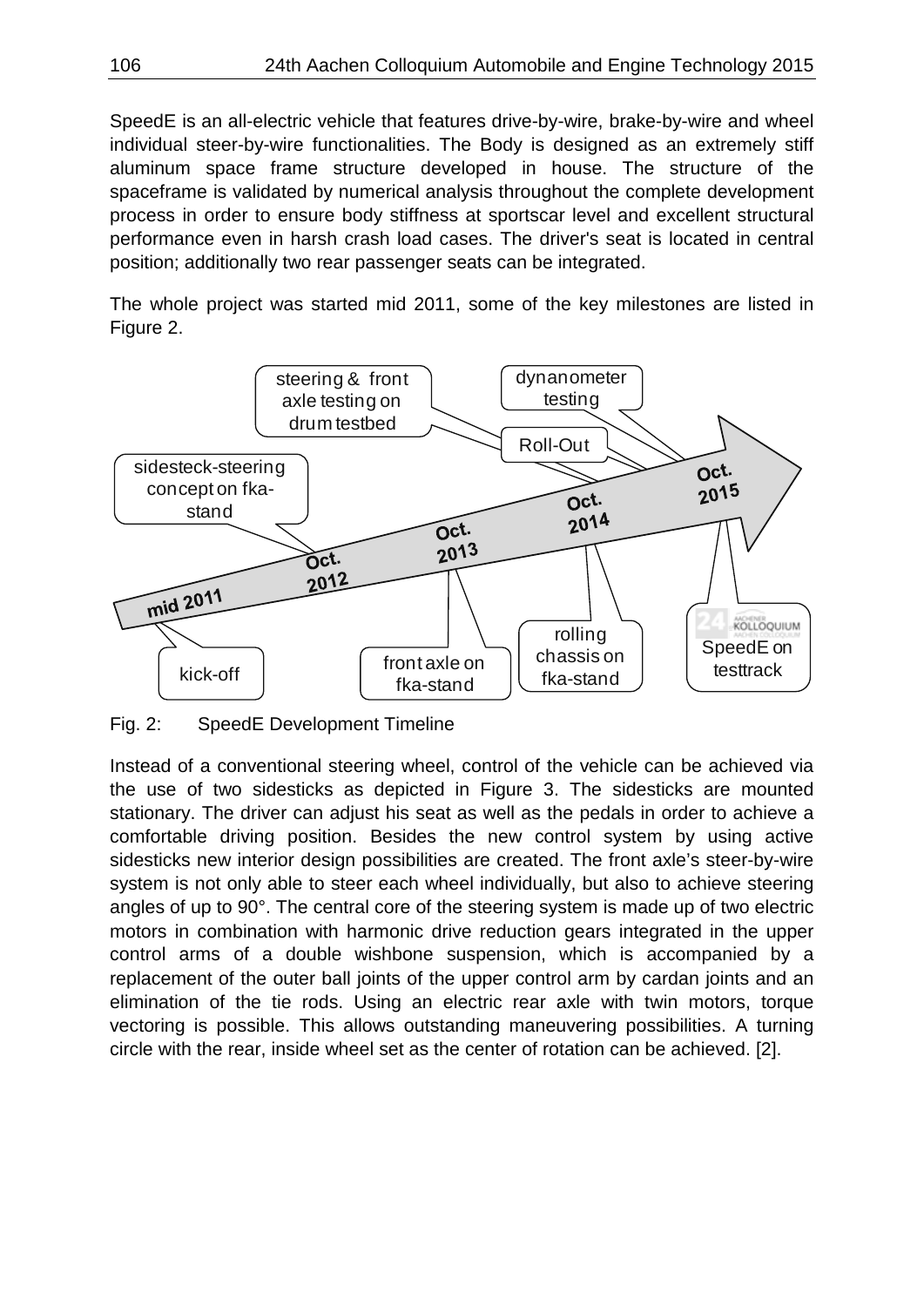

Fig. 3: Steering via sidesticks, high maneuverability

The all electric drive train as depicted in Figure 4 mainly consists of two electric motors that each drive one rear wheel, allowing above mentioned torque vectoring functionalities not only while parking but also while cornering at higher speeds. The maximum power of each motor is around 100 kW. The maximum battery power is 160 kW, thus maximum engine power can only be used while torque vectoring. The battery being located behind the seats leads to a rear axle load percentage of about 60 %, allowing the transfer of high wheel forces during driving. Maximum engine torque is 220 Nm up to a motor speed of 3,600 rpm (corresponding to about 80 km/h). Above 3,600 rpm the engine torque decreases, down to about 60 Nm at 11,000 rpm.



Fig. 4: SpeedE Drive Train Topology

One special feature of SpeedE research vehicle that is involving different vehicledomains is the safety concept for the steering system in conjunction with the drive train. As it is a complete steer-by-wire system, safety measures have to be implemented, especially for the case of one steering actuator malfunctioning. To keep the vehicle weight to a minimum, hardware redundancy, like for example used in aviation steer-by-wire systems, is not an option. Also costs are negatively influenced by adding further components. Therefore other approaches had to be looked at. Firstly safety goals have to be defined intelligently by keeping the solution space as wide as possible. The main safety goal should not be that the steering actuators never fail but that if one of the steering actuators fails, the vehicle can still be navigated to a safe standstill, even by a non professional driver. Instead of developing a domain centered safety system, crosslinking the different domains has been inspected to take advantage of the capabilities of other domain's components in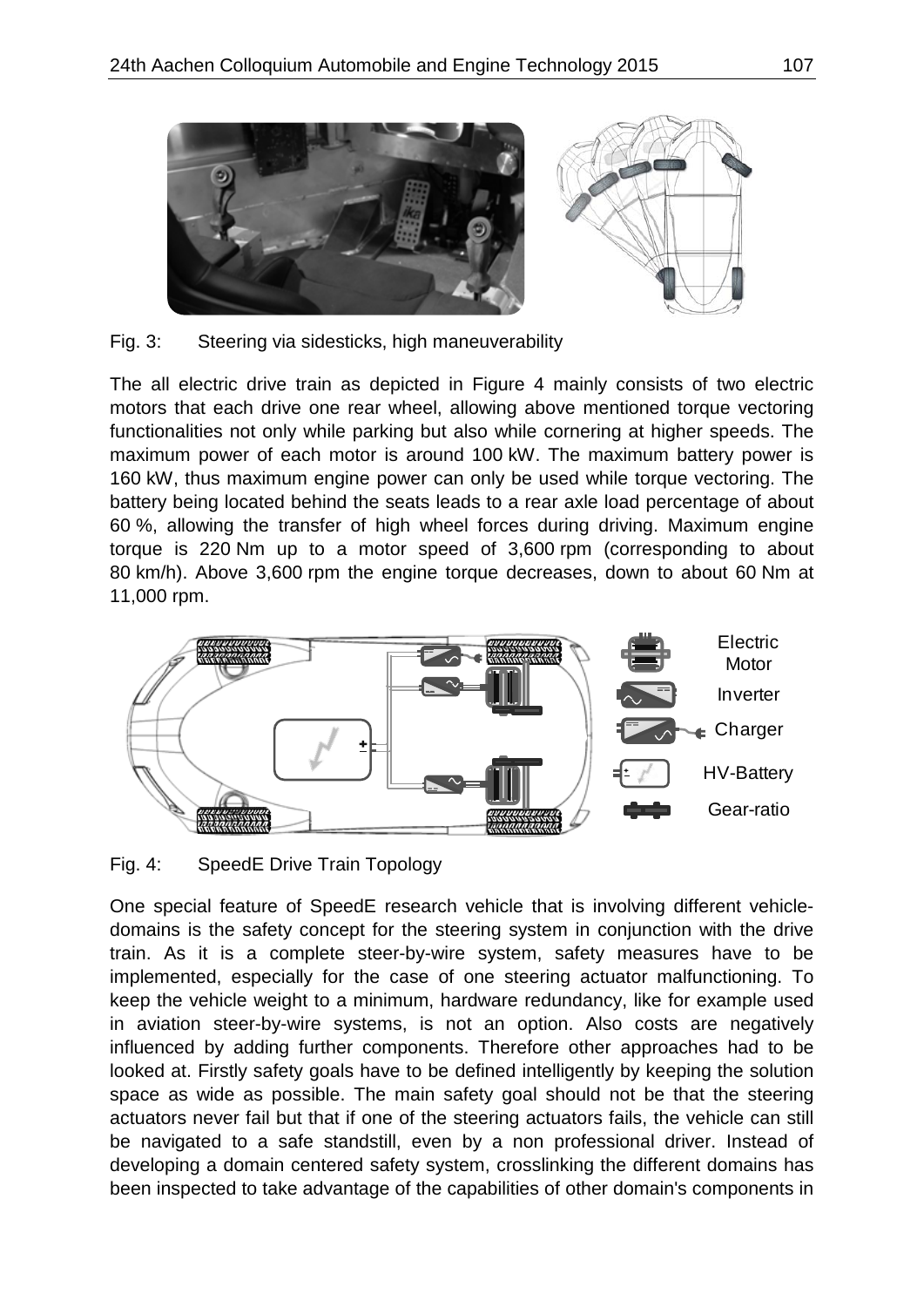order to avoid redundancies. Using simulation, it can be shown that in the case of faulty steering actions by one actuator this can be compensated by correctional steering of the second actuator and torque vectoring actions by the electric motors. Due to these interventions the vehicle can be navigated to a safe standstill as demanded earlier. Although this solution is more complex on the functional side than a redundant steering actuator, this cross-domain measure is very efficient from the point of size, weight and costs. [3]

Another important feature is the brake-by-wire system, optimized for driving safety and energy efficiency. Using a combination of regenerative braking and electro hydraulic actuators all four wheels can be individually braked depending on the current driving situation. The braking system will be further inspected in chapter three of this paper.

## **2 Vehicle Domains - Sensors and Actors**

In this chapter the different sensors and actors of the SpeedE research vehicle as well as the communication structure will be presented. Knowing the functionality of the different components is needed as a basis to understand the brake-by-wire system presented in chapter three of this paper. Sensors are components that only deliver information about the current state of the vehicle to the control algorithms. Actors on the other hand are additionally able to undertake actions as demanded by the control algorithms. Components that are not necessary for the control algorithms of the brake-by-wire system are out of scope of this document.

## **2.1 Communication Structure and Development Platform**

In Figure 5 the communication structure inside SpeedE research vehicle is illustrated. The different communication methods using CAN, FlexRay, digital, serial and analog connections can be seen. Control algorithms are designed by using Matlab/Simulink. The whole system is running on a dSPACE Micro Autobox II.

The steering actuators as well as the sidesticks are communicating by using the FlexRay protocol. Furthermore all four CAN-Channels offered by the Autobox are used. The High-Voltage CAN is connecting the components from the drive train domain, such as the electric motors / inverters, the battery, battery charger and 12V DC/DC Converter. The Brake CAN is connecting four electro hydraulic actuators with the control algorithms that will be presented in detail later on. The HMI CAN is controlling the lights, gear choice, an accelerometer and will be extended to control a display in the near future. The last CAN (marked as Steering CAN) has been controlling the steering actuators and sidesticks before those components had been upgraded to FlexRay. For now only the 48V-Battery is left on this CAN. Besides CAN and FlexRay there are serial, analog and digital inputs and outputs being used. The serial input is connected to a GPS sensor, delivering information about the current position and velocity. The analog input is connected to the driving-pedal and information of the wheel speeds is gained by using the digital inputs.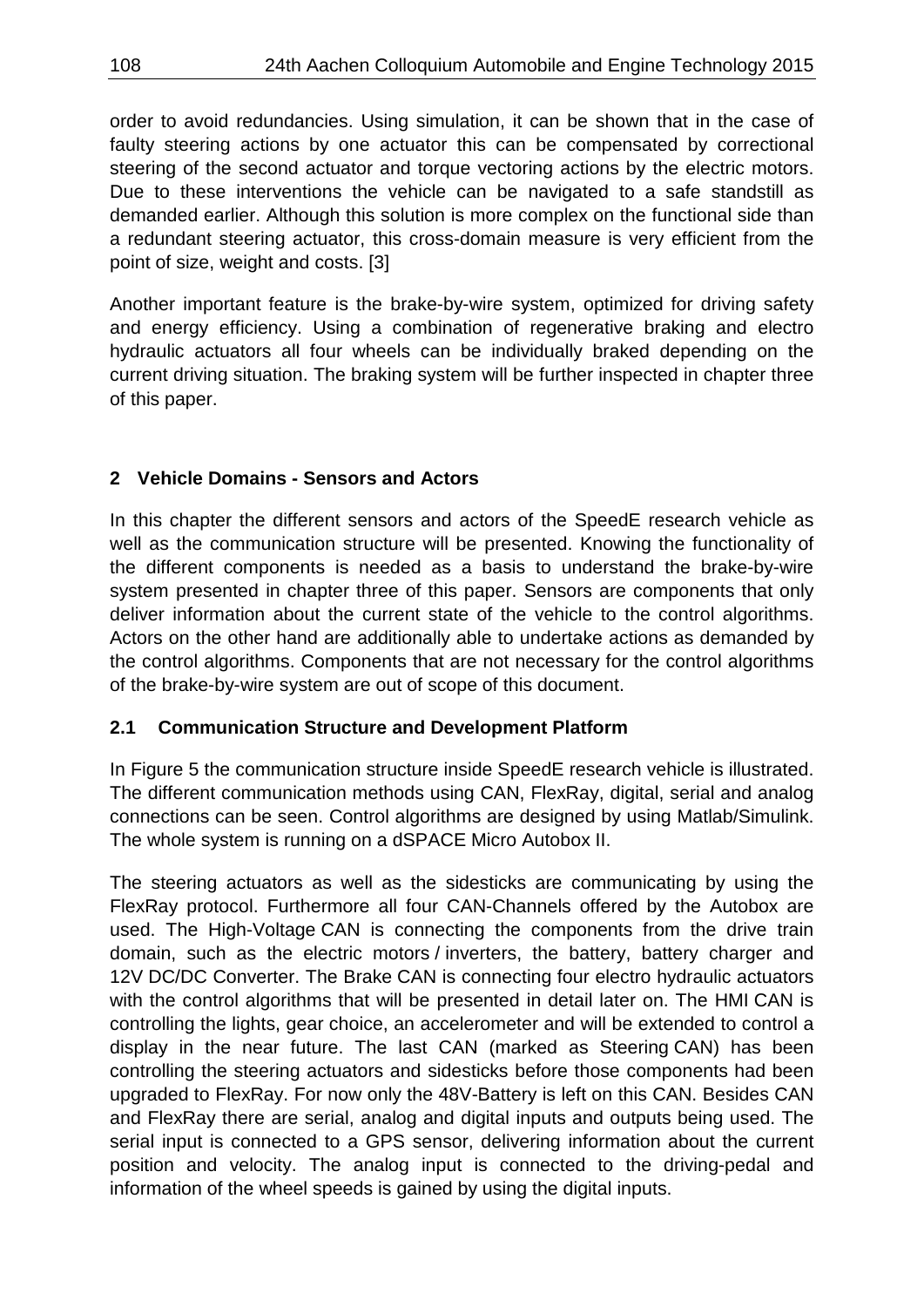

Fig. 5: Communication Structure SpeedE

There are further components connected, for example those of the cooling system; however since they are not relevant for the topic of this paper they will not be shown.

## **2.2 Actors and Sensors**

## **Sidesticks:**

Main functionality of the two sidesticks (left and right, see Figure 6 below) is to steer the vehicle. Besides that the driver can demand a deceleration by using the recuperation-trigger of each sidestick. Furthermore there are five different buttons on each stick that can be used for various functions, like for example activating the indicators, the lights or the horn.

Based on the driver's hand-force the sidestick-controller determines the steering demand. The drivers hand force is converted to the steering angle of a single track model. In multiple steps this angle is converted into the individual steering angles for each wheel. As a feedback for the driver, the calculated wheel angles are lead back to the sidesticks that adjust their position in coherence with the actual wheel angle. At the time this paper was written there are no feedback methods for the recuperation trigger, therefore the brake system is completely decoupled.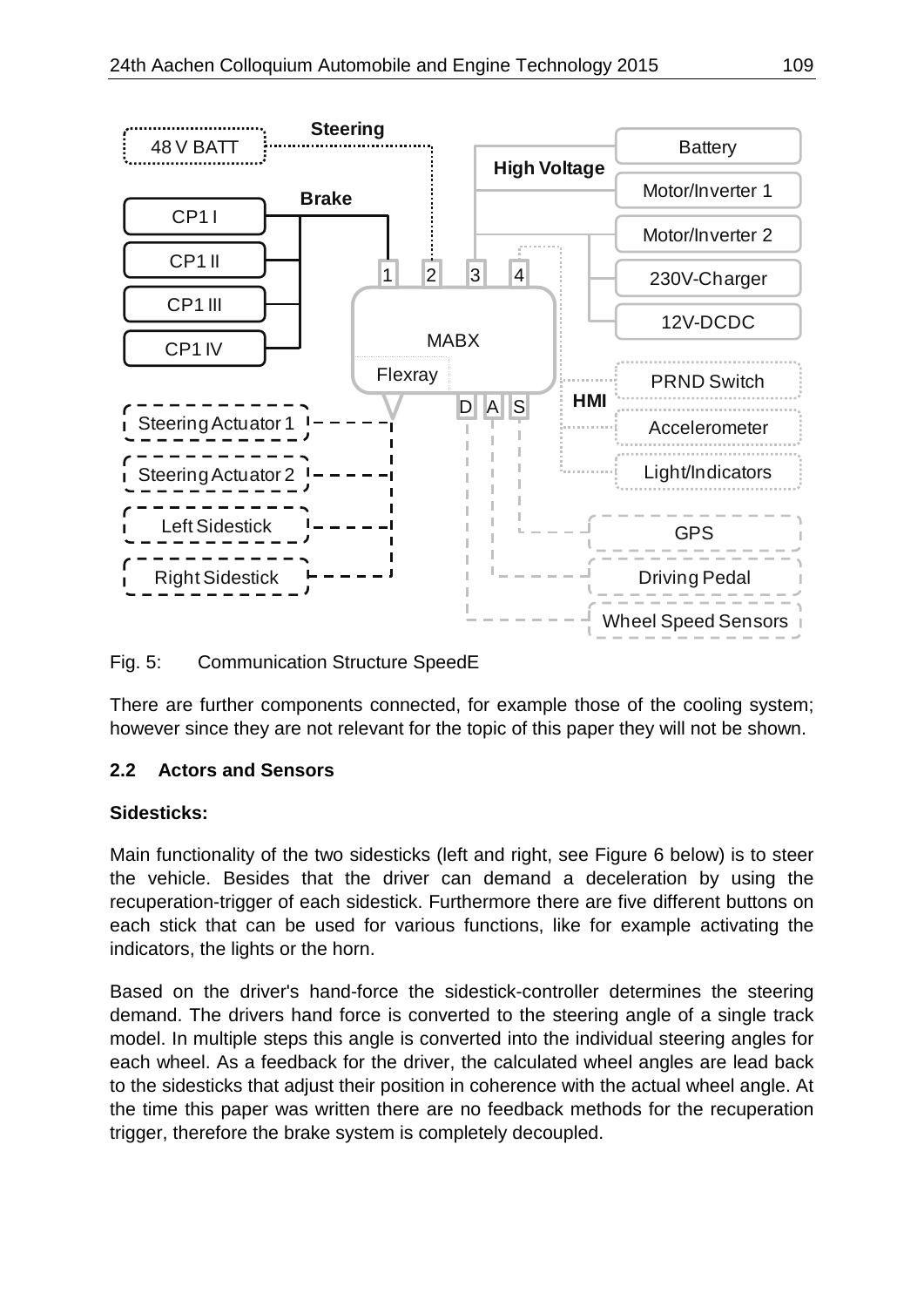## **Brake Actuators / Brake System:**

Inside the SpeedE research vehicle four wheel-individual electro hydraulic actuators, as pictured in Figure 6, by FTE automotive are used. Inside the actuator an electric motor moves a piston over a spindle to generate hydraulic pressure. Since the component actuation is not part of the recuperation logics it shall be described shortly. Depending on the brake force demand the control algorithm firstly determines a pressure demand. In the next step the target position of the spindle is calculated in order to reach the wanted pressure. The position is controlled via a PID-Controller. Communication between the control strategy on the dSPACE Autobox and the actuator is running via CAN. For functional safety the spindle has not been build self locking. In the case of a failure or missing power supply the actuator will therefore not generate any pressure.



Fig. 6: Sidesticks and Electro Hydraulic Actuator

Secondly a conventional hydraulic braking system is installed. This system can be seen as a safety measure to guarantee a fallback system if any of the X-by-wire systems fails in this prototype vehicle. The conventional brake system mainly consists of a brake pedal acting on a balance beam, brake lines and its own brake caliper. Brake disks are used by both brake systems. The brake circuit layout is Xdistribution, so diagonal wheels are combined in one circuit. Brake force distribution can be adjusted by the balance beam, there are no further components like for example a brake booster.

#### **GPS-Sensor:**

The SpeedE research vehicle is fitted with a Navilock MD6 GPS sensor. Main functionality at the moment is to deliver additional information about the velocity. In the future the information might be used for example for navigation purposes or other systems.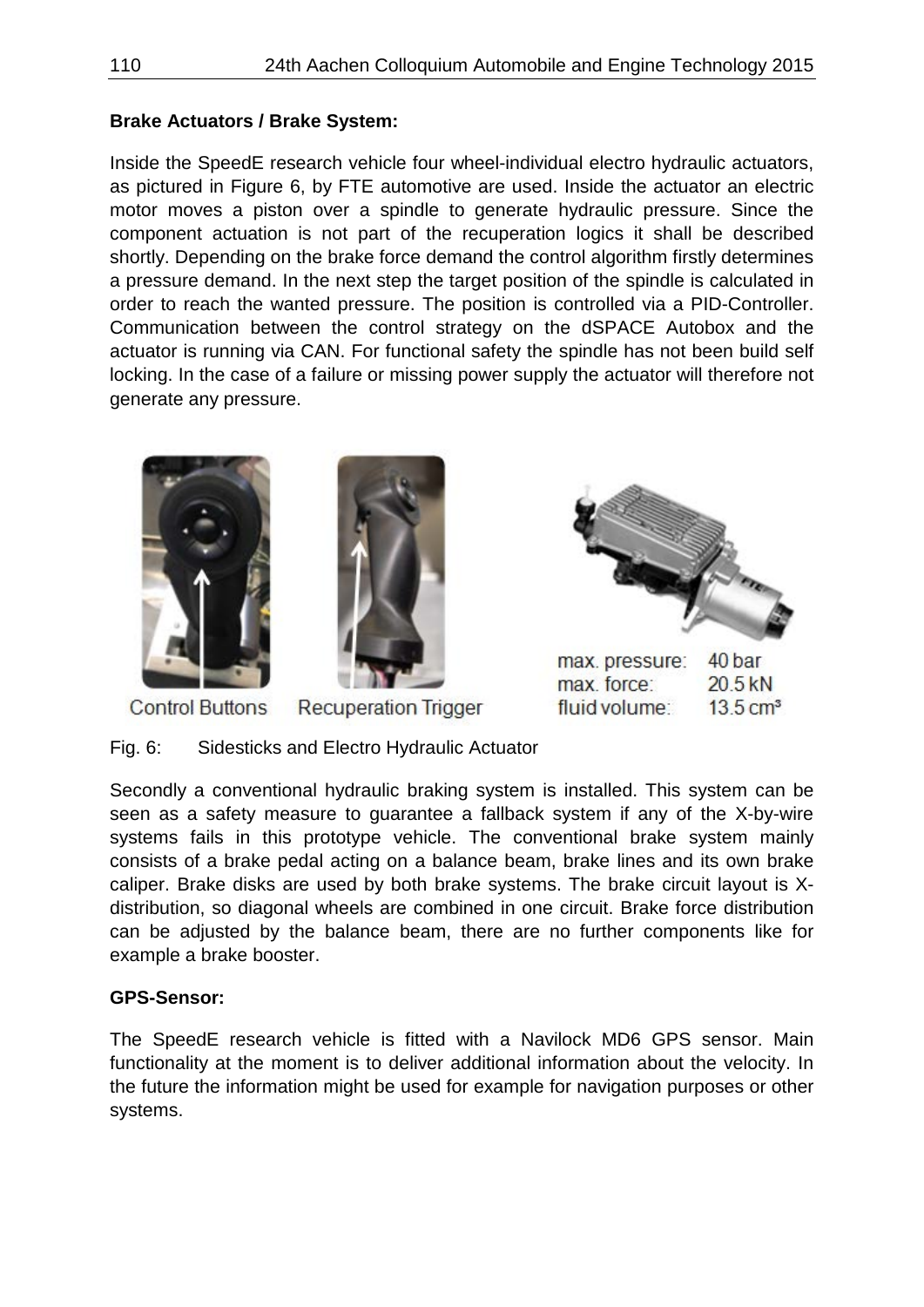#### **Accelerometer:**

The SpeedE research vehicle is fitted with an accelerometer delivering real time information about the current lateral and longitudinal acceleration as well as the yawrate. This information is crucial for the correct determination of the current dynamic state of the vehicle.

#### **Wheel Speed Sensors:**

Each individual wheel is fitted with a wheel speed sensor. The information about the different wheel speeds is used to estimate the vehicle velocity or detect slipping wheels.

#### **2.3 Drive Train Components**

#### **Battery:**

The SpeedE research vehicle features a Li-Ion Battery of the type EVB1-400-40 constructed by Brusa. Nominal voltage is 400 V, with voltage while operation ranging between 324 V and 448 V. As seen from the type designation capacity per cell is 40 Ah, leading to an energy content of 16 kWh. Total number of cells is 108. The maximum discharge power is 160 kW (400 A), continuous discharge power is 80 kW (200 A). Charging can be achieved with up to 32 kW (80 A). Total weight of the battery is around 145 kg. Control and communication of the battery is achieved via CAN. Important information for the recuperation logics are the maximum allowed charging current, the battery voltage, state of charge and temperature.

#### **Motors:**

The SpeedE features two hybrid synchronous motors by Brusa combined in one unit. Propulsion is wheel individual with each motor delivering up to 100 kW of peakpower. Peak torque is around 220 Nm; maximum engine speed is 12000 rpm. The ratio between wheel and motor is at 5.5 leading to a wheel torque of more than 1200 Nm. The motors are directly controlled by the inverters.

#### **Inverters:**

The inverters are, as well as the motors and the battery, constructed by Brusa (type: DMC524) to guarantee optimal functionality under all circumstances. Efficiency is around 97 %, maximum power at 105 kW and the continuous power is at 79 kW (225 A). The operation range is between 120 V and 450 V, therefore surpassing the battery limits. As with the battery, control is achieved via the use of the High-Voltage CAN. Recuperation can be achieved by sending a negative torque demand. Additionally the control algorithms determine the maximum permitted motor and generator currents. Depending on the state of the battery those limits have to be adapted dynamically so the maximum battery charging current is not exceeded.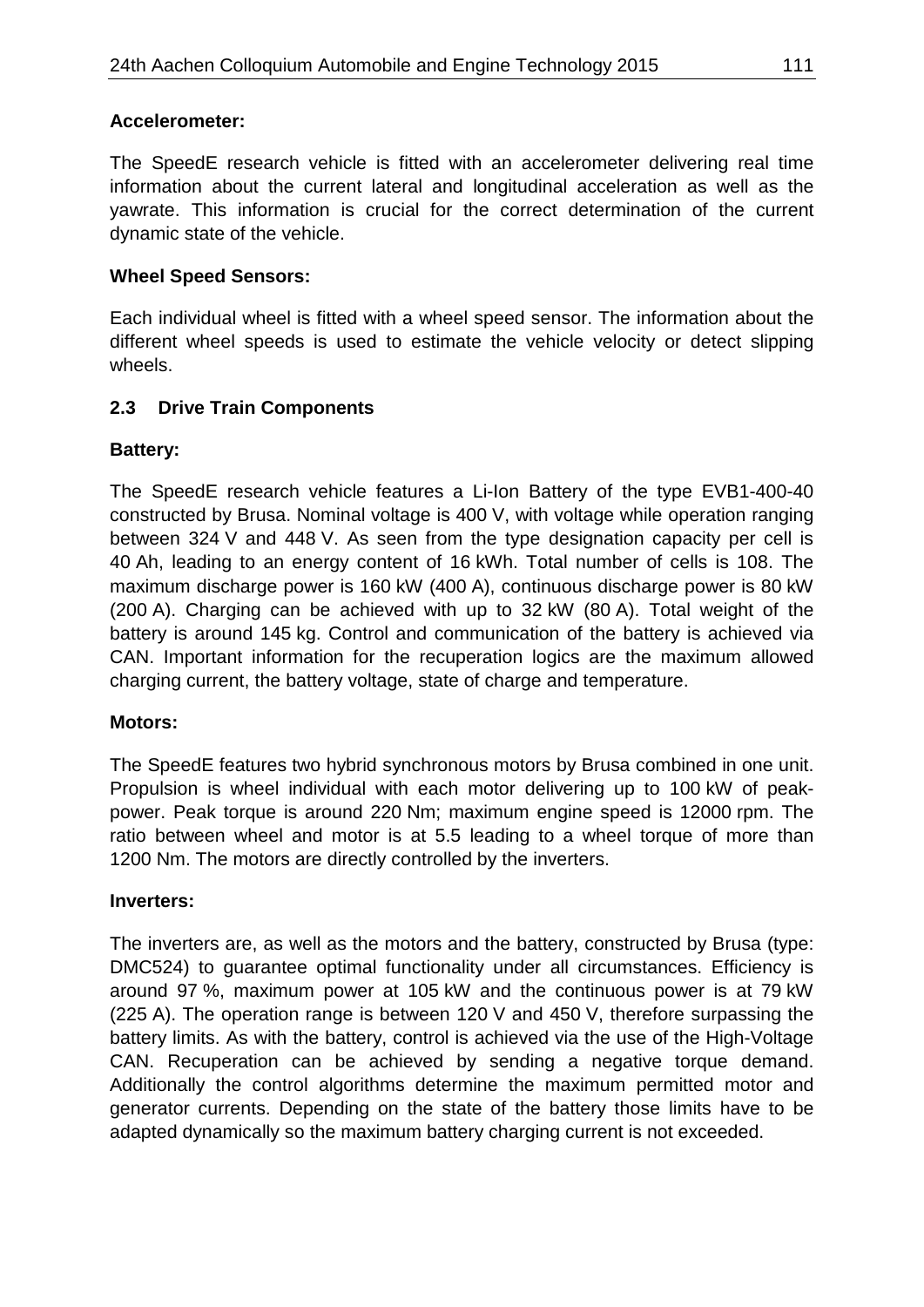## **3 Optimized Recuperation for SpeedE**

Inside this chapter the recuperation algorithms for SpeedE research vehicle shall be presented. Firstly it is shown why an optimized recuperation is required. In the next step existing brake systems for electric vehicles are presented as well as the corresponding limitations. In the main part the focus is shifted completely to SpeedE and its brake system in combination with the newly developed control algorithms.

## **3.1 Reasons for Optimized Recuperation**

Due to the limited energy content of the battery in pure electric vehicles, efficiency and therefore range are major issues. As a result, one objective has to be the minimization of energy consumption. In comparison to conventional vehicles, the kinetic energy of the moving vehicle can be partly recuperated under deceleration. To maximize energy efficiency recuperation should be as high as possible under all circumstances, therefore as much energy as possible needs to be recuperated.

In Figure 7 the relative improvement in energy consumption as a function of the maximum regenerative deceleration compared to no recuperation is shown. Depending on the driving cycle the potential of the recuperation changes. As soon as the maximum cycle deceleration can be achieved by pure regenerative braking, no further improvement is possible. When looking at the WLTP and the AC1 (Aachen Cycle, real drive) an improvement of beyond 5 % can be achieved if the recuperation systems allows a deceleration of at least  $~1.7$  m/s<sup>2</sup>. The potential is even higher if looking at a drive on a racetrack (NBR). Due to many hard deceleration, the relative improvement in energy consumption is continuously increasing right here.





Fig. 7: regenerative deceleration vs. energy consumption

The above shown results have been achieved by using a simulation model for longitudinal dynamics in Matlab/Simulink with component data resembling the SpeedE vehicle. For generating the results it has been assumed that decelerations up to 10 m/s² can be achieved by the electric recuperation system. It can clearly be seen that for maximizing energy efficiency the regenerative torque should be as high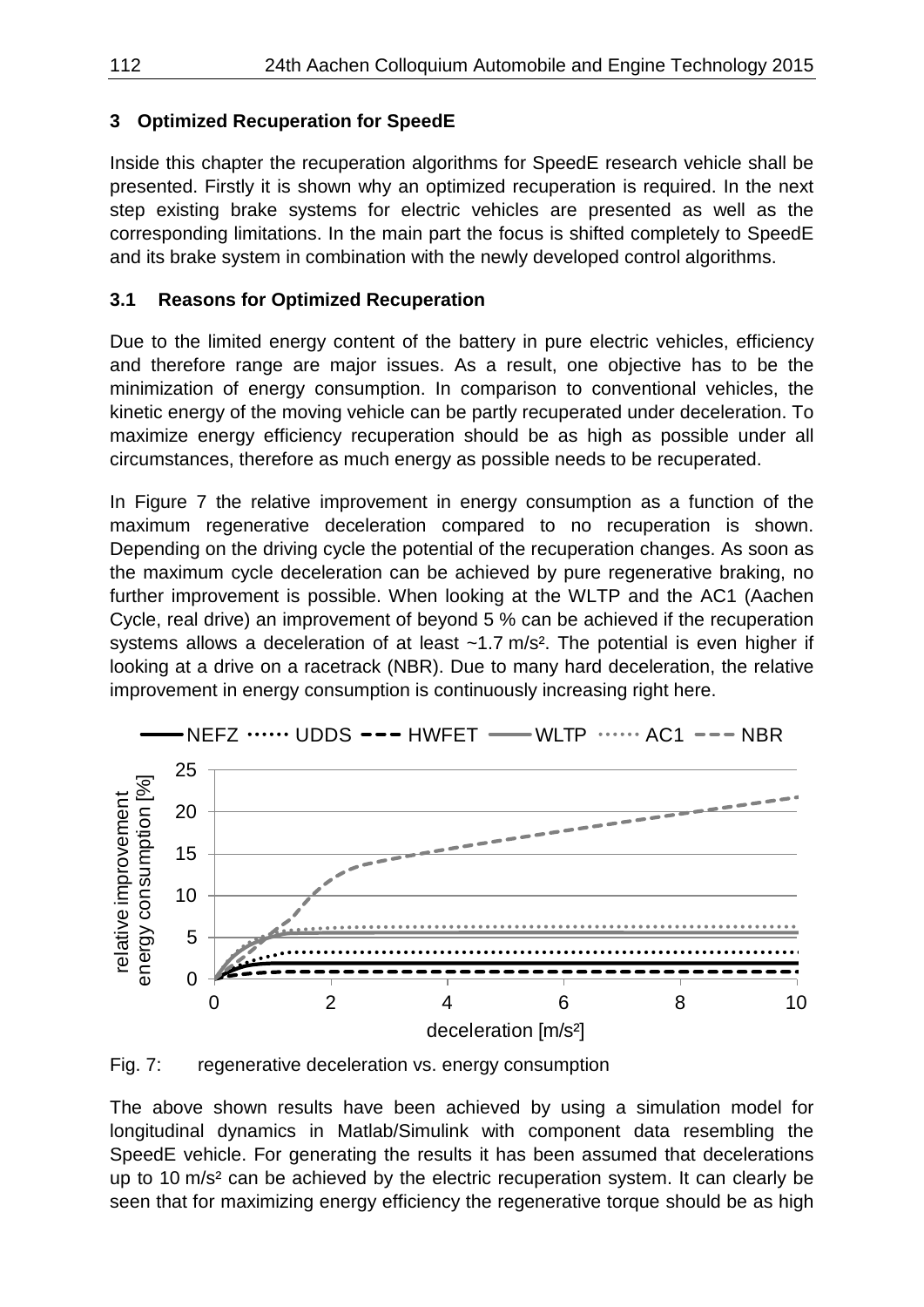as possible. Studies have shown that 80 % of all deceleration are below 3 m/s². Nevertheless also deceleration above this value, even though they are less likely to appear, should be taken into consideration. [4]

## **3.2 Brake Systems for Electric Vehicles**

Basically there are different approaches to realize brake systems for electric vehicles using regenerative braking as well as hydraulic braking. Firstly there is the possibility to emulate the behavior of a conventional engine and its drag torque. Secondly there is the parallel recuperative brake system and thirdly the combined or serial recuperative brake system [5]. Unfortunately nomenclature is not used consistently by different persons.

As soon as the driver steps of the driving pedal in conventional vehicle the drag torque of the engine is clearly noticeable due to a small deceleration. So the first recuperation approach for hybrid or electric vehicles is to emulate the ICEs drag torque by running the electric motor in generator mode, demanding a small torque only. Recuperation is therefore not affected by the driver stepping on the brake pedal and limited to a small amount.

The parallel brake system consists of a conventional hydraulic brake system actuated by the driver operating the brake. On top of the hydraulic brake force a small regenerative brake force is added, unnoticeable for the driver. Regenerative braking is usually limited to 0.1 m/s². Therefore this system is mainly suitable for mild hybrids. The parallel brake system is easy and cheap to realize, nevertheless regenerativeefficiency is limited. In comparison to the friction-torque-emulation the recuperation is only active when the driver is actively braking the vehicle. When the driver only releases the driving pedal the vehicle is coasting. [5]

To increase the efficiency due to higher regenerative decelerations the serial or combined brake system can be used. It features a situation-depended brake blending between the electric motor-generator-unit and the hydraulic brake. To realize this brake pedal and brake actuation need to be decoupled. The control algorithms then decide on the brake force distribution. Figure 8 (top left) shows the basic principle of brake blending. During very low velocities a recuperation of the electric motors is not possible, thus the electro hydraulic brake actuators lead to a deceleration. With increasing velocity recuperation can be increased, the brake actuators can therefore be turned off. When exceeding the motors base speed, the maximum available torque decreases. To compensate this loss in wheel-brake-force the actuators brake pressure gets gradually increased to keep the deceleration at a constant level.

This example of course only illustrates decelerations which correspond exactly to the maximum generator torque of the vehicle. In the case of higher decelerations, the electro hydraulic brake actuators have to be active during the whole braking maneuver (bottom right). In the case of lower decelerations the use of the brake actuators and the generator can be further reduced (bottom left).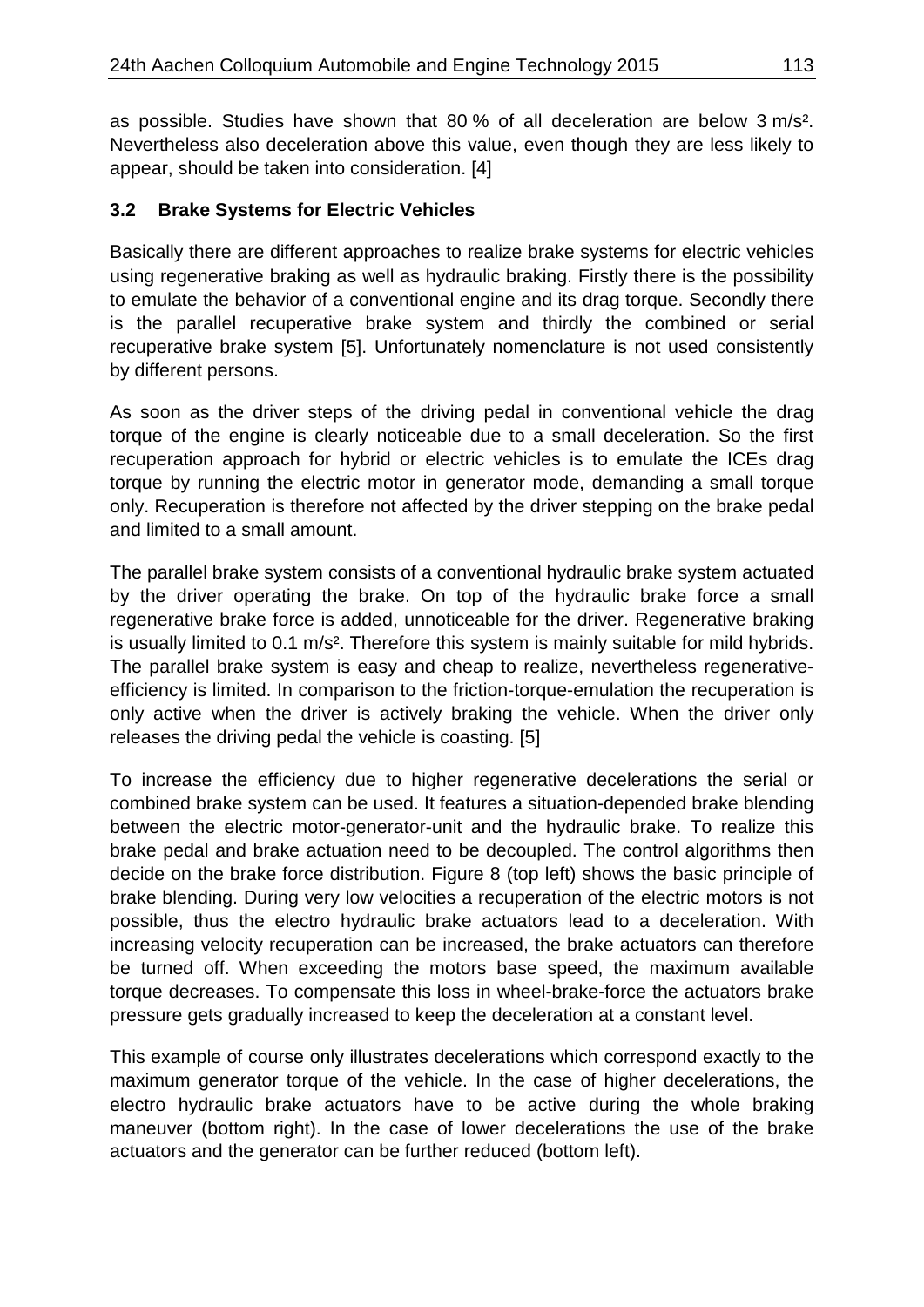



# **3.3 Limitations for the Brake System**

There are different limitations and requirements regarding the brake system. The following requirements can be listed and prioritized [6]:

- stability of the vehicle
- reach of the demanded deceleration
- maximum recuperation efficiency
- ideal brake force distribution during recuperation

The highest priority is to keep the vehicle stable under all possible driving situations. If for example due to a low coefficient of friction the demanded deceleration cannot be reached this has to be accepted. The control algorithm is not allowed to further increase the wheel brake force if stability could be affected. Second priority is to reach the demanded deceleration to satisfy the driver. Only after that maximum recuperation efficiency can be looked at. To maximize recuperation efficiency it has to be deviated from the ideal brake force distribution towards more brake force on the rear axle in the example of the SpeedE research vehicle and its rear wheel drive layout.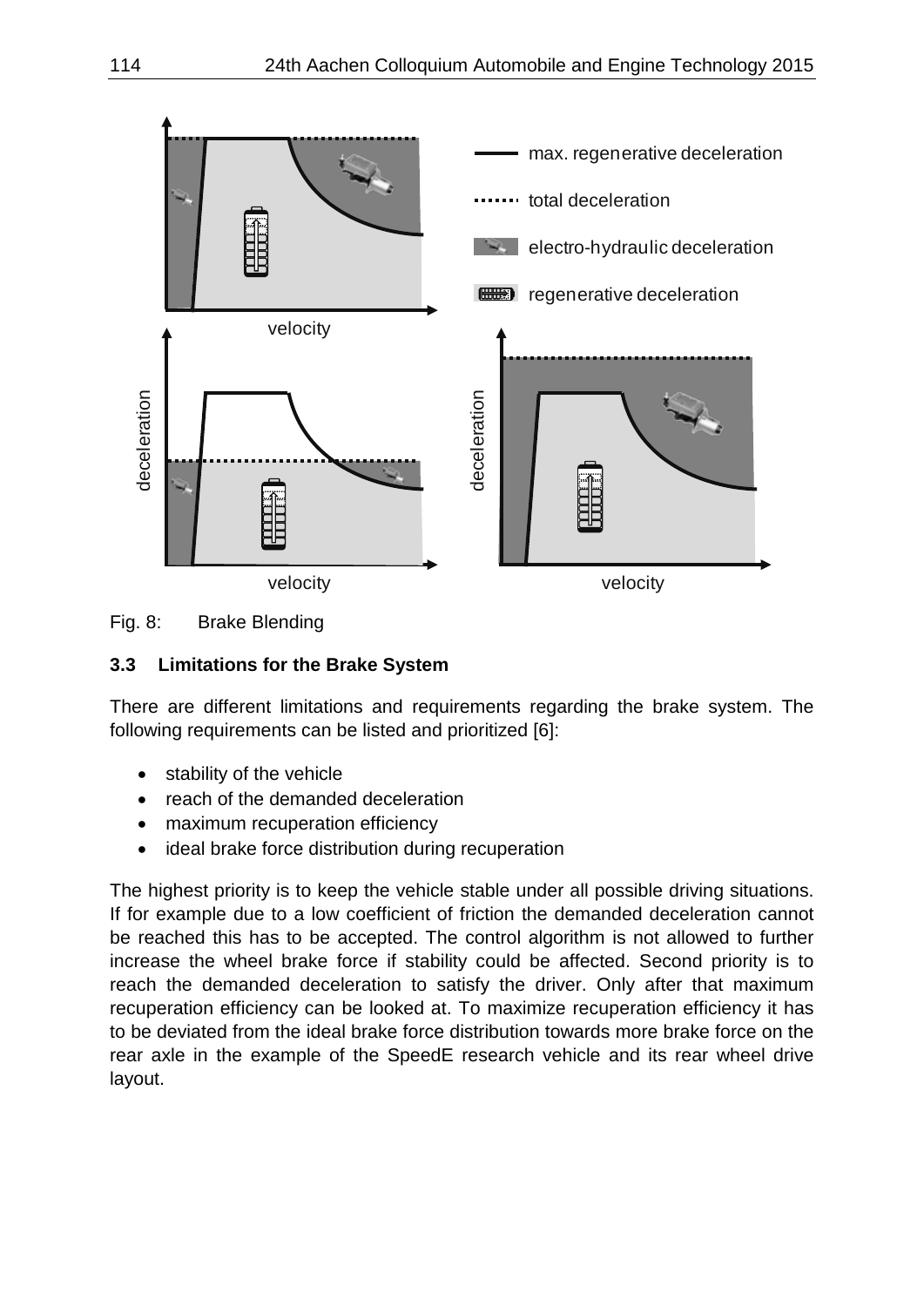While trying to reach the above mentioned requirements, the following boundaries or limitations have to be considered:

- maximum regenerative torque / power
- maximum battery charging current
- battery state of charge
- component temperatures
- coefficient of friction
- vehicle velocity / electric motor speed

Depending on the current velocity of the vehicle the duty point of the electric motor can be determined. Based on the duty point the maximum available braking torque from the electric motor can be derived. Further the maximum braking torque can be influenced by the temperature of the electric motor and inverter. When exceeding certain temperatures, the engine power and therefore also the engine torque are being derated. Another influence is the state of charge of the battery. In case of an almost fully charged battery the maximum charging current is limited. As a result the maximum regenerative torque also has to be limited, so battery current limits are not exceeded. The last but also very important limitation is the coefficient of friction between road and tire. If the coefficient of friction decreases certain decelerations might be possible when braking all four wheel but not when braking the two rear wheels only.

The most demanding maneuver is braking under cornering. During this situation the wheels have to transfer longitudinal and lateral forces at the same time. Studies have inspected the maximum possible recuperation for real wheel drive vehicles while cornering. It has been shown, that decelerations above 2 m/s² lead to clearly noticeable vehicle reactions by the means of an increased yaw angle. By switching to an ideal brake force distribution under these circumstances vehicle stability can be regained. Very high regenerative braking can therefore only be achieved for vehicles with front or all wheel drive. Nevertheless using brake torque vectoring the recuperation potential can be increased for rear wheel drive vehicles. Another study has inspected the influence of brake torque vectoring while constantly cornering with 72 km/h on a 100 m radius. It has been shown that an equally distributed regenerative braking can only be used up to 1 m/s² while using torque vectoring the deceleration can be increased up to  $3 \text{ m/s}^2$ . [7] [8]

# **3.4 SpeedE Brake System Concept**

After introducing the main features of the SpeedE research vehicle the focus shall now be shifted to the recuperation and braking system. Inside the vehicle two different braking systems are installed. Firstly a brake by wire system which shall be further investigated inside this chapter. Secondly a conventional hydraulic braking system as already presented in chapter 2 as mechanical fallback solution. After completing the application of the different X-by-wire systems and all necessary safety measurements the conventional hydraulic system can be removed, again to avoid hardware redundancy as mentioned before.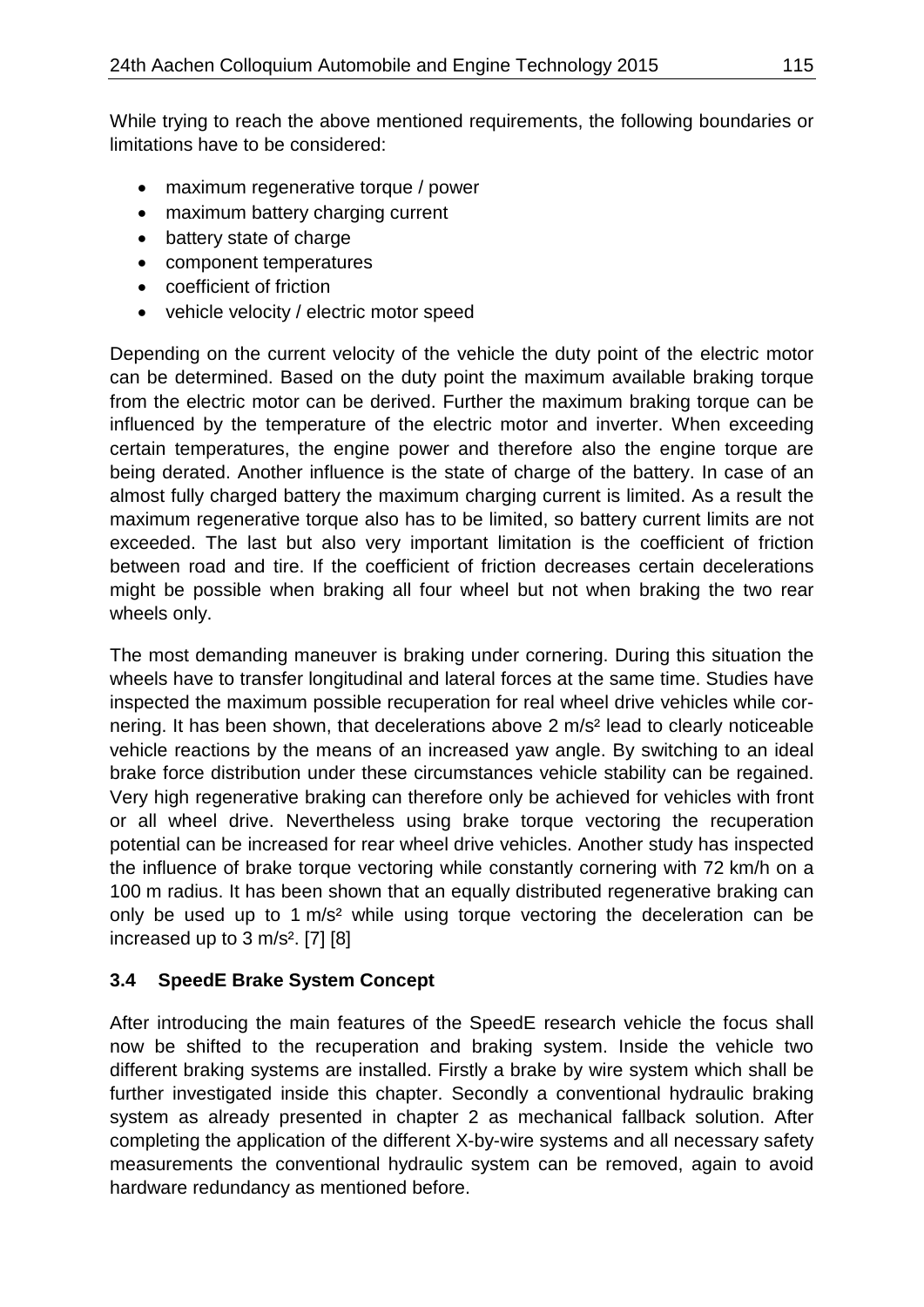The brake-by-wire system is made up of the following hardware components:

- four wheel-individual brake actuators
- two electric motors on the rear axle
- actuation by the driver via two sidestick recuperation triggers

From the software perspective a control system in Matlab/Simulink is running on the dSPACE Autobox, managing the brake-by-wire system. Depending on the actual driving situation as well as the vehicle status the control logic decides on the brake force distribution. By using the recuperation trigger the driver is able to demand a certain deceleration. For small decelerations and a partly discharged battery these can be implemented as fully recuperative by using the rear wheels electric motors. During higher decelerations or while the battery is fully charged, the deceleration cannot be reached by only using the electric motors. Thus the brake actuators have to be used additionally. Thanks to the use of the sidesticks triggers, the functionality of the brake-by-wire system is fully decoupled. As a result the control algorithms can be designed completely universal and modular. The system is basically reactionless, but depending on the used actuators every wanted information mechanism can be implemented.

In Figure 9 the basic control concept of the SpeedE brake system can be regarded. Starting with the input signals the control algorithm stepwise determines all necessary output signals in five main subsystems. The whole system is implemented modular, so that it could be easily adapted for other vehicles as well. The first and last blocks solely have the purpose to convert data into the correct format. The three blocks in the middle do all the necessary calculations with predefined input and output data format. An example for the output data mapping is the already described control of the electro hydraulic brake actuators, see Chapter 2.2.



Fig. 9: Brake System Concept

Firstly the different input data gets prepared for further calculations. The following data is considered:

- recuperation trigger percentage (left/right)
- gear (PRND)
- wheel speeds
- steering angle at the front wheels
- battery state (state of charge, max. charging power, temperature)
- vehicle weight, wheelbase
- electric motor characteristics (speed/torque map, temperature)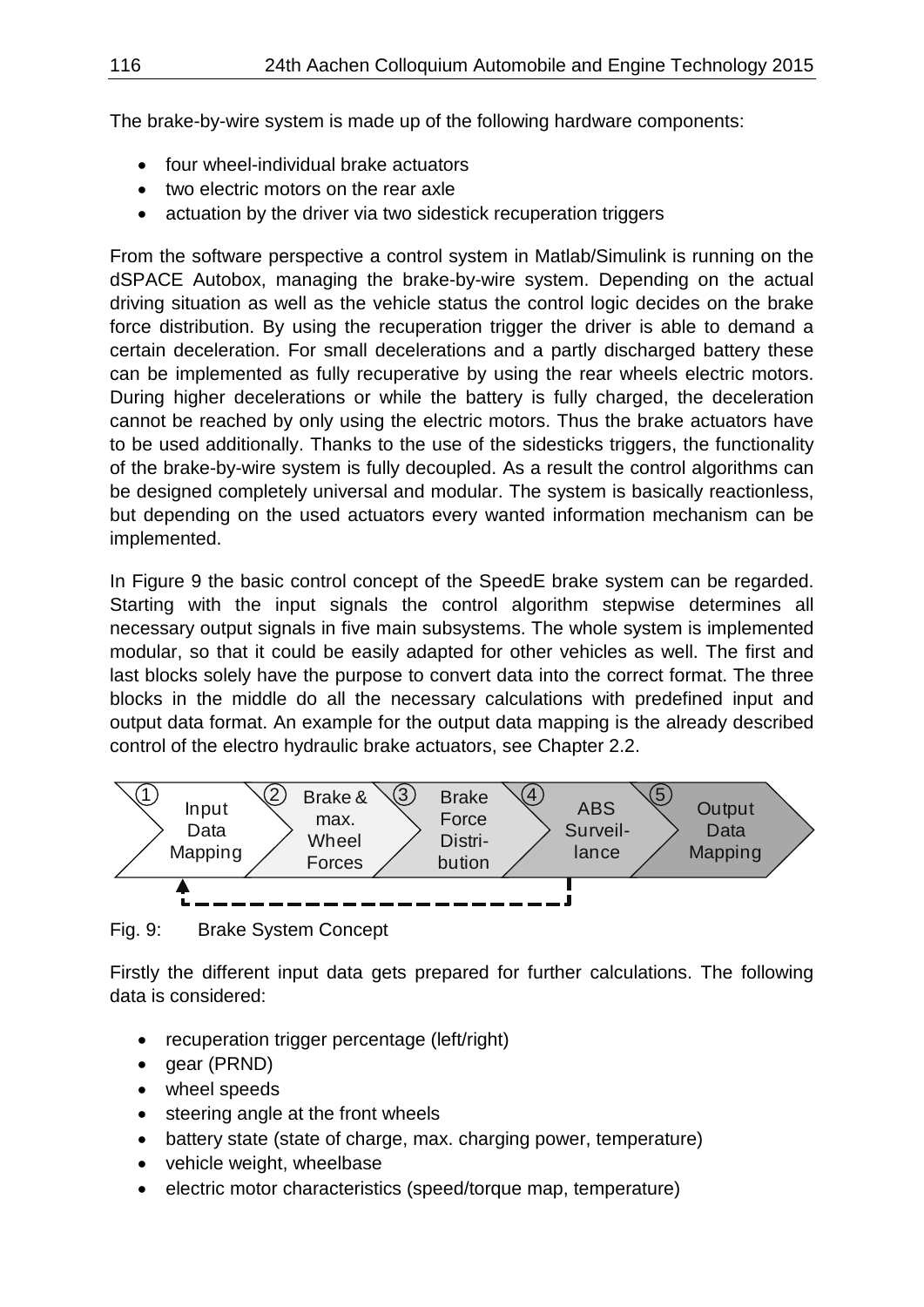Since steering is achieved via the use of two sidesticks, the driver can operate two recuperation triggers, both delivering a signal range from 0-100 %. For the first application it has been decided, to use the maximum of those two values to determine the drivers brake force demand. Based on the individual wheel speeds and the signals from the GPS sensor, the velocity of the vehicle is estimated. Based on the velocity and the signals from the accelerometer the longitudinal deceleration is estimated. Furthermore slipping wheels, as detected by the later on described ABS surveillance, are eliminated from the calculation of the reference speed.

The second block determines the maximum transferable wheel forces as well as the needed brake forces to obtain the demanded deceleration. To calculate the dynamic axle loads both longitudinal as also lateral influences are considered. Firstly the static axle load is calculated as a function of the vehicle weight and the location of the center of gravity. In further steps corrections according to the current driving situations are added. Major influences are inclines or declines, dynamic shifts in axle load under acceleration or deceleration and also aerodynamic lift forces. After having calculated the axle loads for the current driving situation, the individual wheel loads have to be determined. While driving in a straight line the weight distribution between left and right side is assumed to be equal. Having the information about the current lateral acceleration one last correction is added to consider the shift in wheel load between the inside and outside wheels under cornering. Having calculated the individual wheel loads and estimated the coefficient of friction the transferable wheel forces can be calculated. Using the single track model the front and rear axle side forces while cornering are estimated. The maximum wheel force in longitudinal direction is estimated by looking at the axle load and the actual side force using the friction circle. For cornering maneuvers the rear wheels brake force can be additionally limited to non noticeable yaw-influences.

The actual brake force demand is calculated by taking all major resistances into account. These are the rolling resistance, drag resistance, climbing resistance and acceleration resistance for the demanded situation. As a result the wheel brake force is determined.

Furthermore the maximum regenerative braking force is calculated inside the second model block. Main influences are of course the engine maps, especially the maximum regenerative torque at the current engine speed and also the maximum battery charging current. Minor influences are reductions in regenerative braking close to a standstill, when the battery is fully charged or when exceeding the batteries or motor/inverter temperature limits.

The main block in die middle of the figure calculates the brake force distribution. To maximize the efficiency the existing regenerative brake torque should be fully utilized, leading to a strongly rear axle orientated brake force distribution. Therefore in the first step the maximum regenerative brake force is calculated. Limitations might be on the one hand the maximum regenerative brake force due to maximum engine torque. On the other hand the maximum transferable wheel force for the rear axle has to be considered as well as theoretical brake-torque-vectoring. Based on this information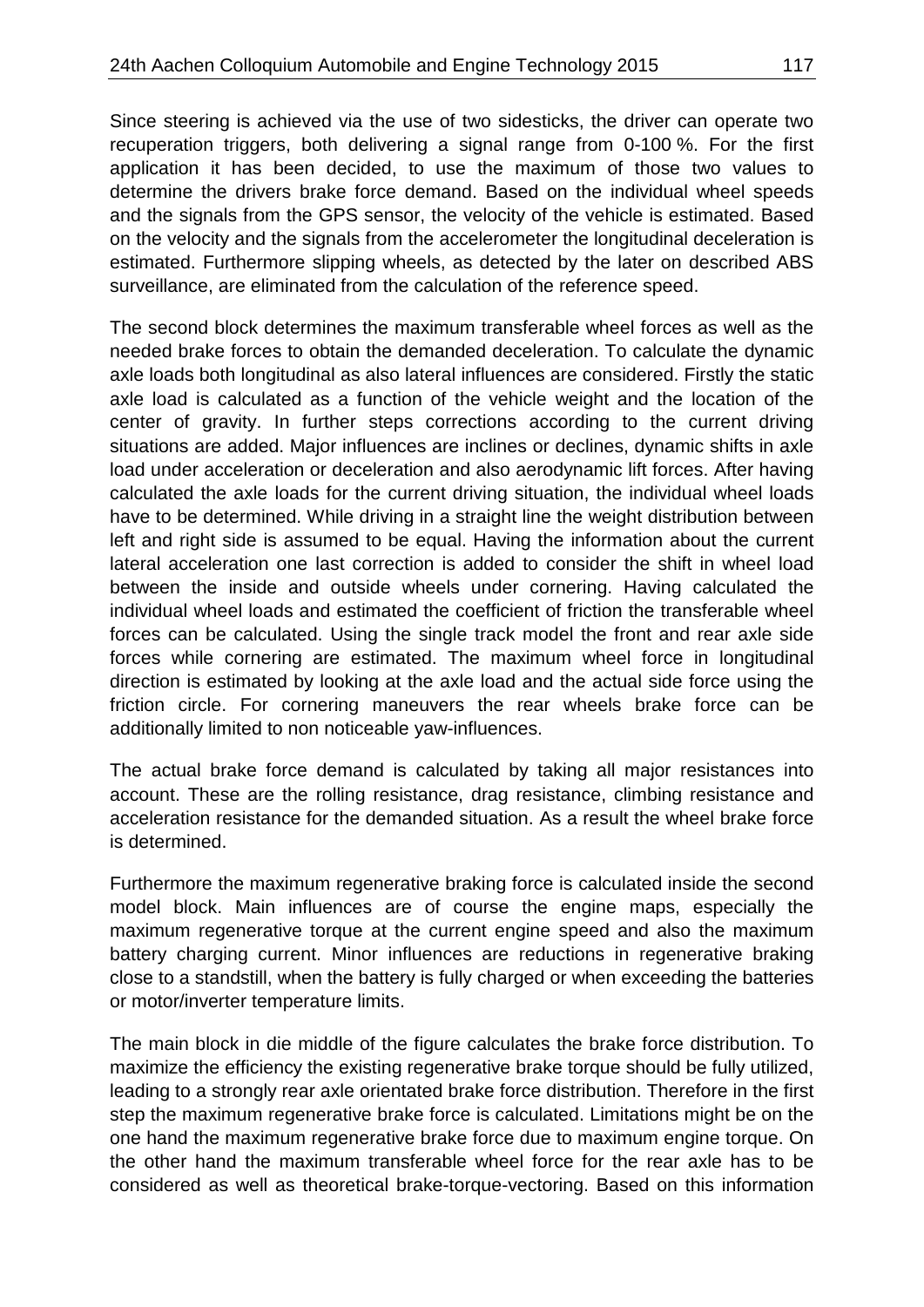the minimum of the two forces can be chosen. The result will be transferred as regenerative braking force. If the total demand for brake force has not been reached by pure regenerative braking the electro hydraulic actuators also have to contribute. Therefore the remaining brake force demand is determined and afterwards distributed to the four actuators. Firstly only the actuators for the front wheels will be activated until an ideal brake force distribution is reached. If the total brake force demand still cannot be reached all four actuators will further increase braking pressure while trying to keep to the ideal brake force distribution. Figure 10 illustrates the brake force distribution depending on the actual deceleration z of the vehicle.



Fig. 10: Schematics Brake Force Distribution

To increase the driving safety there is an ABS functionality integrated into the control algorithms. Therefore the individual wheel deceleration as well as the wheel slip is being monitored. When exceeding certain boundaries, a further brake force increase on a wheel has to be prevented and the actual brake force is being held constant. Simultaneously the ABS control for this wheel gets activated and transmitted to the data preparation block to exclude this wheel from the vehicle velocity estimation. If the wheel-slip further increases under constant braking force, the brake force will be decreased. As soon as the wheel slip drops below a certain limit again, the wheels brake force can be increased again. This methodology is not only applied to the electro-hydraulic brake actuators as already know from conventional vehicles but also to the regenerative brake force from the electric motors.

In the last block the calculated wheel brake forces are being transferred into the correct sizes to send to the actuators. The regenerative braking can be achieved by sending a negative torque demand to the electric motors, hydraulic braking is achieved by sending the correct target position to the spindle actuator.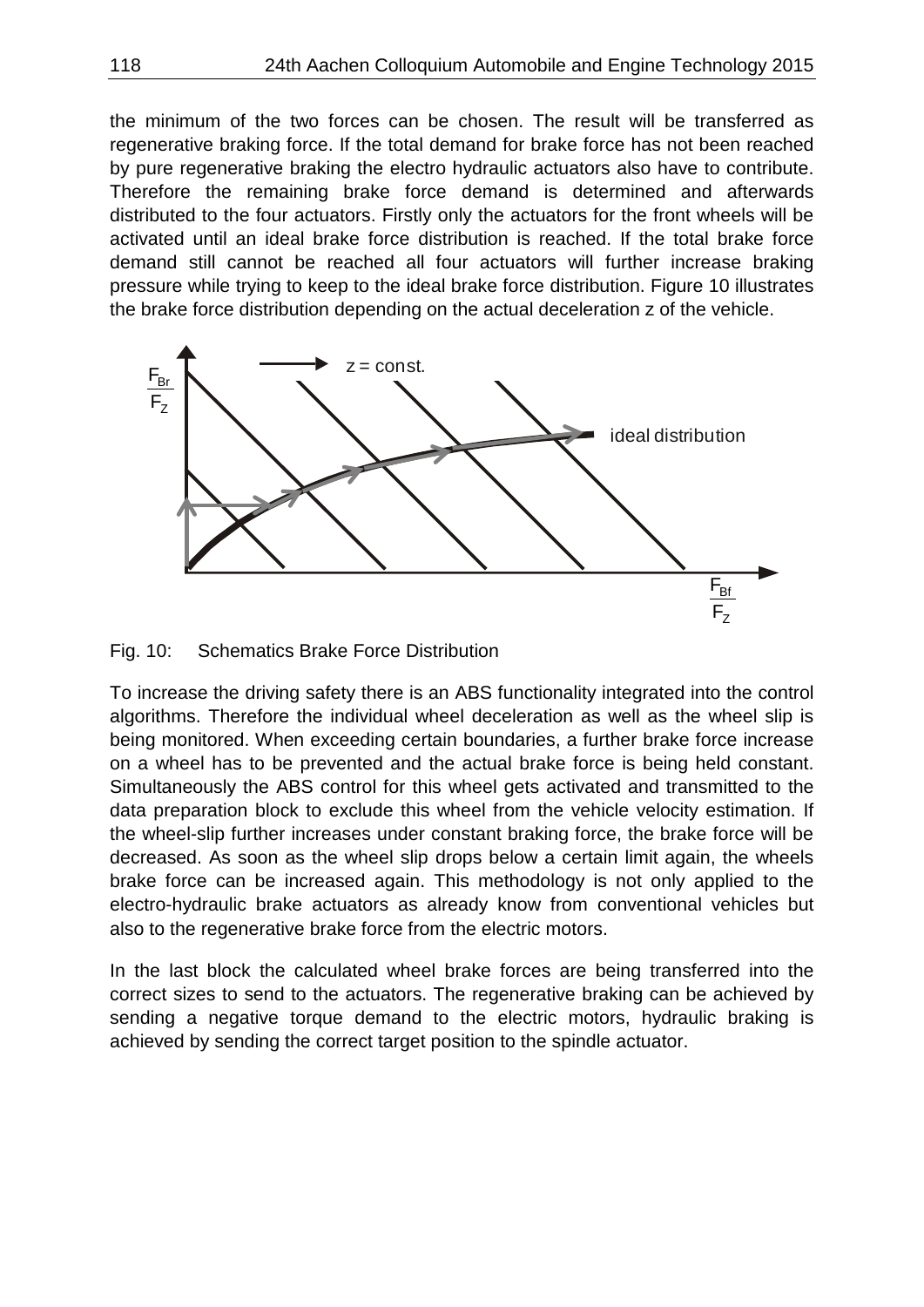## **4 Summary and Outlook**

After introducing the SpeedE research vehicle with its different domains, important sensors and actors have been presented. Brake strategies for electric vehicles have been shown as well as the need to optimize the recuperation strategy for maximum efficiency. The combination of recuperation by the electric motors and electro hydraulic brake actuators on the hardware side has been illustrated as well as the needed control algorithms. Up to the deadline of this paper measurements with the optimized recuperation strategy could not be finished but will hopefully be presented during Aachen Colloquium.

Further potential on the safety side could be the integration of ESP functionalities using recuperation and the brake actuators. Looking at energy efficiency predictive brake strategies using information from driver assistance systems could be implemented. Last but not least further vehicle dynamics functions could be implement, not only using torque vectoring but also selective braking of wheels.

## **5 References**

- [1] FASSBENDER, S.; ECKSTEIN, L.; HÖREN, B.; STEIN, J.; HESSE, L.; URBAN, P. Prospects of Holistic Purpose Design by the Example of the Electric Vehicle Concept "SpeedE" 21. Aachener Kolloquium Fahrzeug- und Motorentechnik, Aachen, 2012
- [2] HESSE, L; SCHWARZ, B.; KLEIN, M.; ECKSTEIN, L. The Wheel-Individually Steerable Front Axle of the Research Vehicle SpeedE 22. Aachener Kolloquium Fahrzeug- und Motorentechnik, Aachen, 2013
- [3] GILLEN, C.; HESSE, L.; LAMMERMANN, M. The Efficient Safety Concept of the SpeedE Steer-By-Wire System 23. Aachener Kolloquium Fahrzeug- und Motorentechnik, Aachen, 2014
- [4] BREUER, B.; BILL, K. Bremsenhandbuch - Grundalgen, Komponenten, Systeme, Fahrdynamik Springer Vieweg Verlag, Fachmedien Wiesbaden, 4. Auflage 2012
- [5] DUVAL-DESTIN, M.; KROPF, T.; ABADIE, V.; FAUSTEN, M. Auswirkungen eines Elektroantriebs auf das Bremssystem Automobiltechnische Zeitschrift, Heft 9, 2011
- [6] JAIME, R.; KÄSTNER, F., ERBAN, A.; KNÖDLER, K. Regelalgorithmen für Rekuperation und Traktion bei Elektrofahrzeugen Automobiltechnische Zeitschrift - Elektronik, Heft 2, 2014